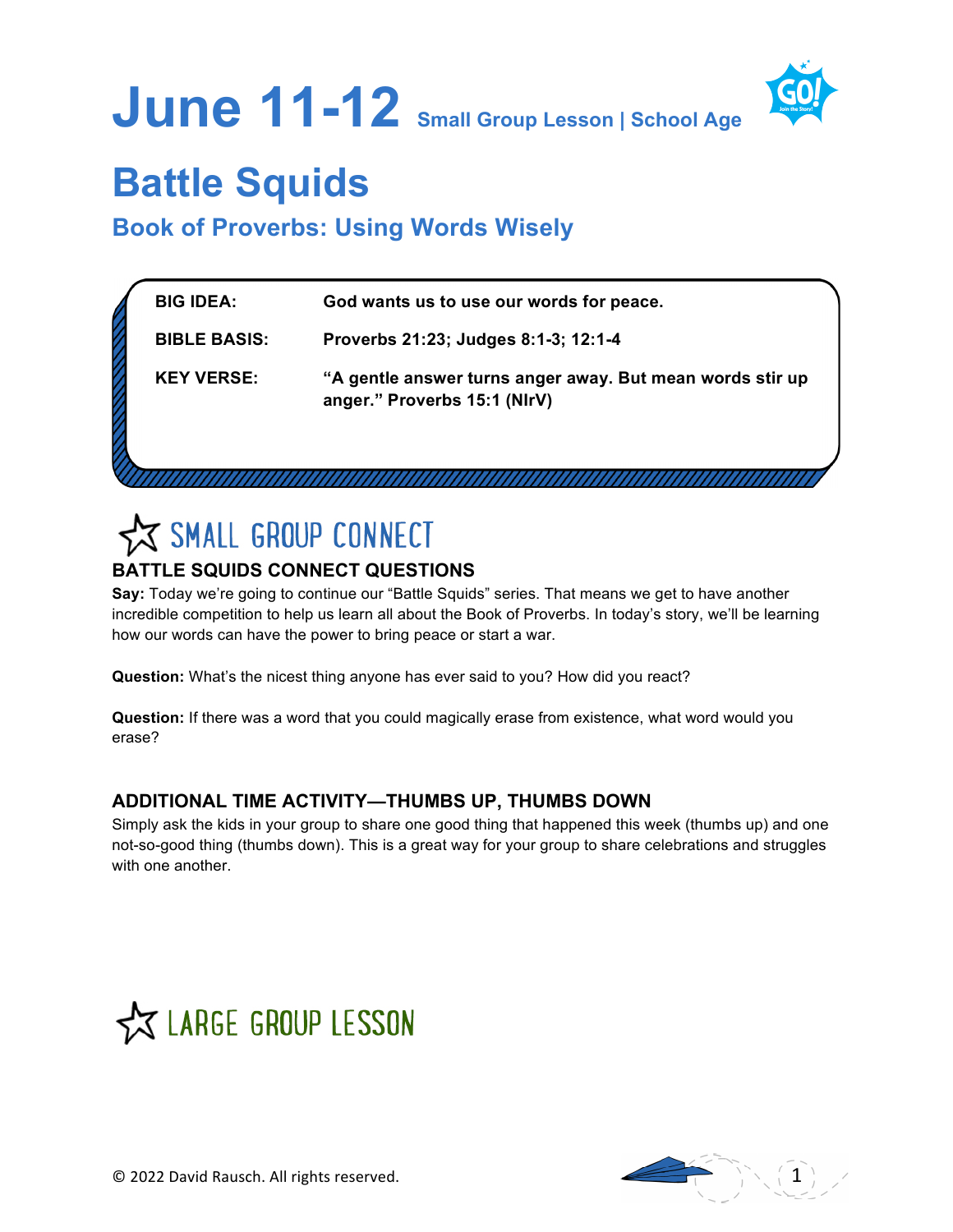



## **STORY QUESTIONS**

#### **For Younger Kids:**

- 1. What did you find interesting about this story?
- 2. Why do you think the men of Ephraim stopped being angry at Gideon?

#### **For Older Kids:**

- 1. What do you think this story teaches us about God?
- 2. If you were in that situation, do you think you would have responded more like Gideon or Jephthah? Why?

#### **TOWER OF KINDNESS** (Application Activity)

**Set up:** Place 15 blocks into a paper bag, but make one of the blocks a different color from the others.

**Directions:** Tell the kids that the object of this game is to build the tallest tower possible. One at a time, have the kids reach into the bag without looking. For every block they choose, they get to carefully add it to the tower. Tell them to stack the blocks gently and carefully so the tower can stand strong and tall. If someone chooses the odd colored block, though, they have to use it to knock the tower down. Play a few rounds to see how tall they can make the tower before having to knock it down.

**Question for Older Kids:** Can you think of how that game is like using kind words or mean words?

**Say:** In that game, stacking the blocks was kind of like building someone up with kind words. It takes a lot of kind words to build someone up strong and tall. And you have to use them very gently and carefully. But the odd colored block is kind of like using a mean word. It only takes one to knock a person down.

**Question:** Has there ever been a time when someone used kind words to really build you up? What was that like?

**Question:** What are some times when it's hard for you to use kind words?

**Question:** Jesus was able to use kind words, even with the people who nailed Him to the cross. How can that help you use your words for peace?

#### **TOSS-A-VERSE** (Bible Memorization Activity)

**Directions:** Place the Bible verse sign in the middle of the group and read it carefully with your kids several times so they can begin to memorize it. Practice saying it together a few times. When everyone is ready, turn the sign over so they can no longer read it. Today's Bible verse says:

#### **"A gentle answer turns anger away. But mean words stir up anger." Proverbs 15:1**

Tell the kids they're going to toss an imaginary object to each other. The kid who catches the object has to say the next word in the verse. Let the kids take turns deciding what the imaginary object will be. It



© 2022 David Rausch. All rights reserved.